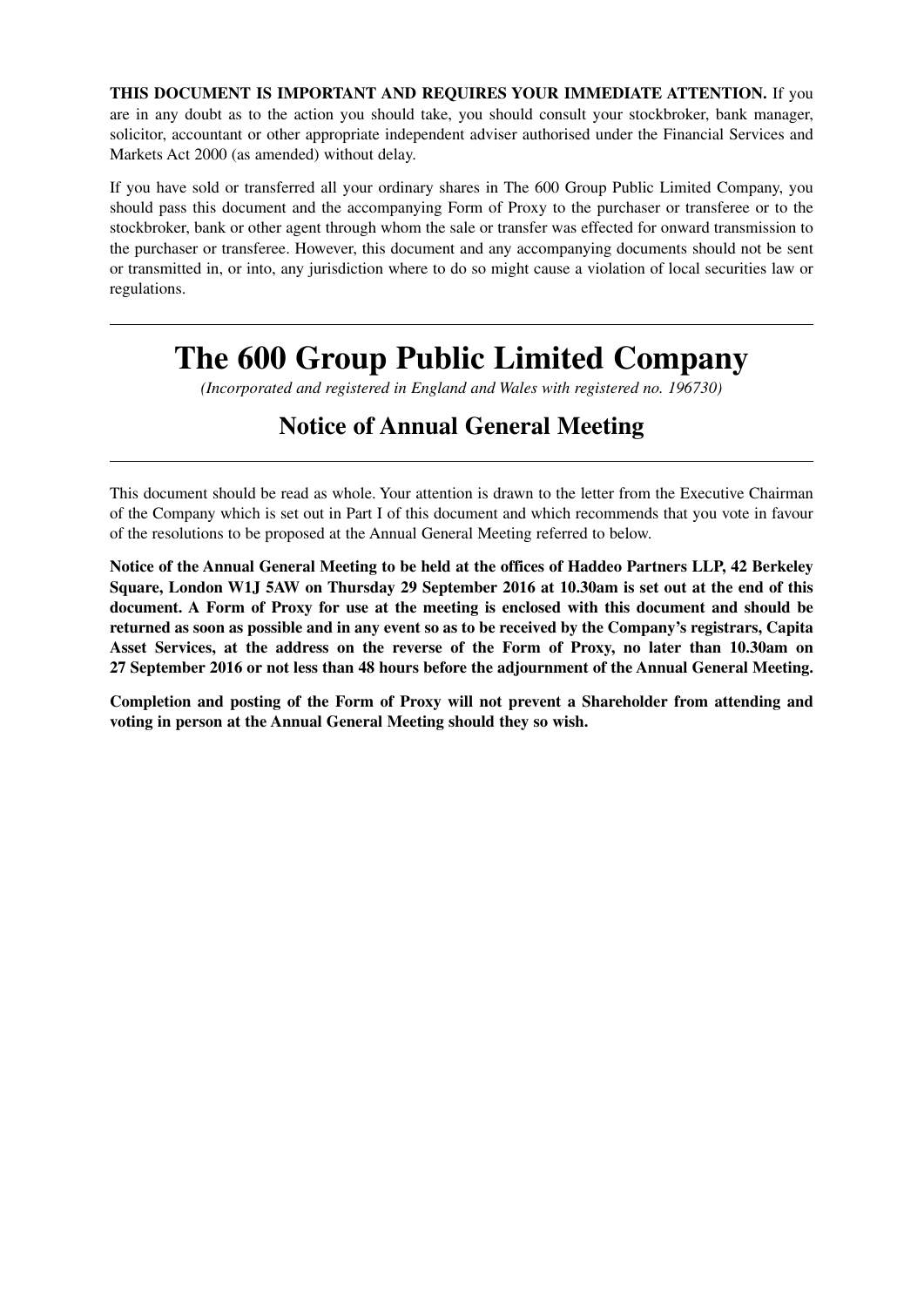## **Definitions**

| Act                               | the Companies Act 2006                                                                                                                           |
|-----------------------------------|--------------------------------------------------------------------------------------------------------------------------------------------------|
| <b>AIM</b>                        | the AIM market of the London Stock Exchange                                                                                                      |
| <b>Annual General Meeting</b>     | the annual general meeting of the Company, notice of which is set<br>out at the end of this document and including any adjournment(s)<br>thereof |
| <b>Annual Report and Accounts</b> | the annual report and accounts of the Company for the period ended<br>2 April 2016, containing the directors and auditor's report                |
| <b>Articles</b>                   | the articles of association of the Company adopted by special<br>resolution on 29 September 2010 (as amended from time to time)                  |
| <b>Board</b>                      | the board of Directors of the Company as at the date of this<br>document                                                                         |
| Company                           | The 600 Group Public Limited Company                                                                                                             |
| <b>Directors</b>                  | the directors of the Company as at the date of this document                                                                                     |
| <b>Form of Proxy</b>              | the form of proxy accompanying this document relating to the<br><b>Annual General Meeting</b>                                                    |
| Group                             | the Company and its subsidiaries                                                                                                                 |
| <b>London Stock Exchange</b>      | London Stock Exchange plc                                                                                                                        |
| <b>Ordinary Shares</b>            | ordinary shares of 1p each in the capital of the Company                                                                                         |
| <b>Registrar of Companies</b>     | the Registrar of Companies under the Act                                                                                                         |
| <b>Shareholders</b>               | the holders of Ordinary Shares                                                                                                                   |
| <b>UK or the United Kingdom</b>   | the United Kingdom of England, Wales, Scotland and Northern<br>Ireland                                                                           |
| £                                 | Great British pounds, the basic unit of currency in the United<br>Kingdom                                                                        |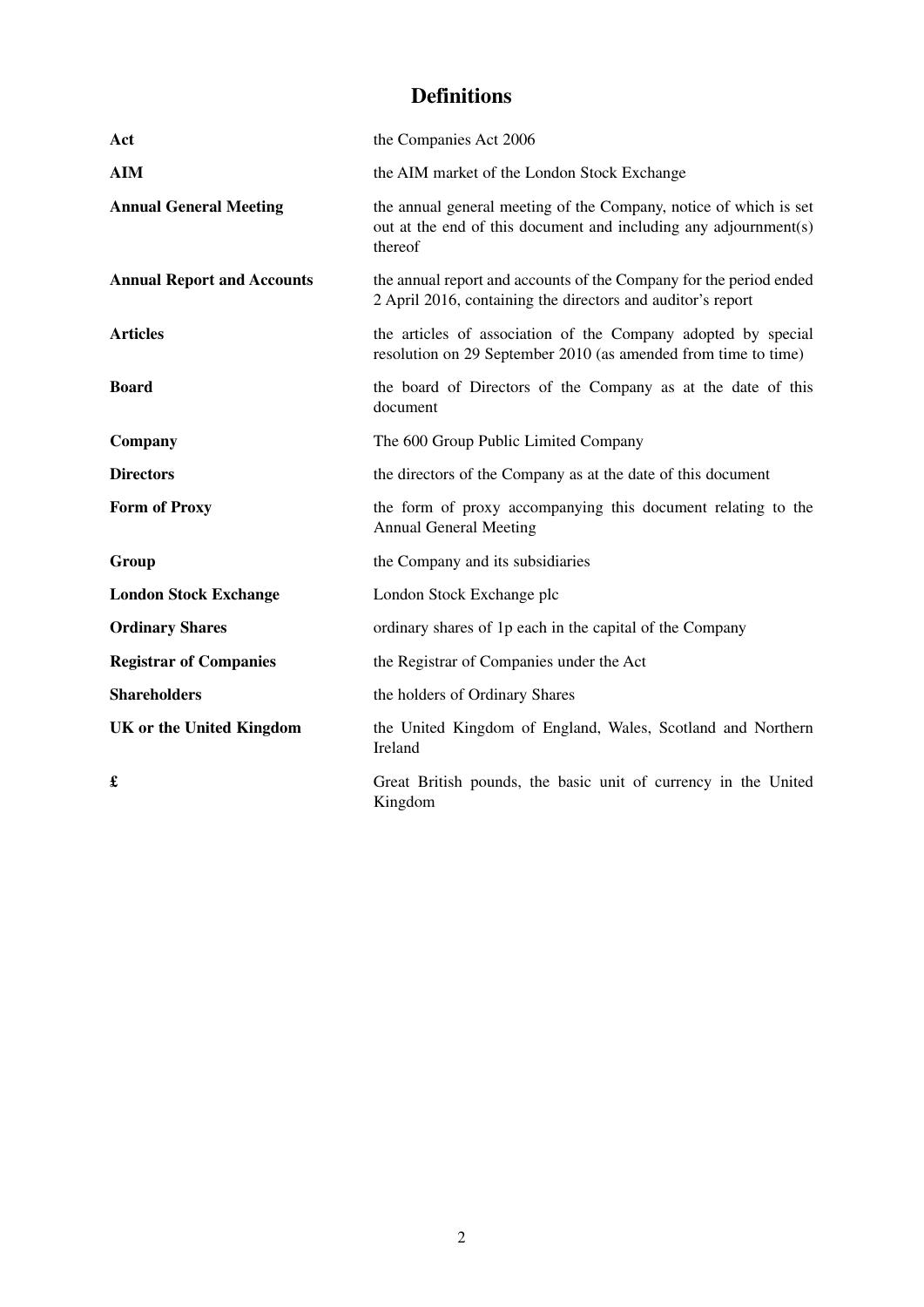### **Part I**

## **Letter from the Executive Chairman of The 600 Group Public Limited Company**

Registered no.196730

*Registered Office:* 1 Union Works Union Street Heckmondwike West Yorkshire WF16 0HL

2 September 2016

#### **To holders of ordinary shares in The 600 Group Public Limited Company**

#### **Dear Shareholder**

#### **Annual General Meeting**

A formal notice of the ninety-second Annual General Meeting of the Company to be held at the offices of Haddeo Partners LLP 42 Berkeley Square, London W1J 5AW on 29 September 2016 at 10.30am and a Form of Proxy for use at the Annual General Meeting accompany this letter. A copy of the Annual Report and Accounts will be sent or made available to members in advance of the Annual General Meeting.

Each shareholder registered on the register of members of the Company at 6.00 p.m. on 27 September 2016 is entitled to vote on the resolutions contained in the notice of the Annual General Meeting. If you would like to vote on the resolutions but cannot come to the Annual General Meeting, please fill in the Form of Proxy sent to you with this document and return it to our registrars as soon as possible. They must receive it by 10.30am on 27 September 2016. Further information in relation to the Form of Proxy (including how to return a completed proxy instruction) is set out in the notice of Annual General Meeting and on the reverse of the Form of Proxy itself.

The notice sets out the resolutions to be proposed at the Annual General Meeting. Resolutions 1 to 4 are proposed as ordinary resolutions. This means that, for each of these resolutions to be passed, more than half the votes cast must be in favour of the resolutions. Resolutions 5 and 6 are proposed as special resolutions. This means that, for each of those resolutions to be passed, at least three-quarters of the votes cast must be in favour of the resolutions. The notes detailed below are intended to help you understand the effect and purpose of the resolutions.

#### *Resolution 1 – Report and accounts*

The Act requires the directors of a public company in respect of each financial year to lay its annual report and accounts before the company in general meeting. This gives Shareholders the opportunity to ask questions on the contents of the Annual Report and Accounts before voting on the resolution, which will be proposed as an ordinary resolution.

#### *Resolution 2 – Auditor*

This resolution, which will be proposed as an ordinary resolution, proposes the re-appointment of KPMG LLP to act as the Company's auditor until the conclusion of the next annual general meeting and, in accordance with standard practice, authorises the Directors to determine the auditor's remuneration.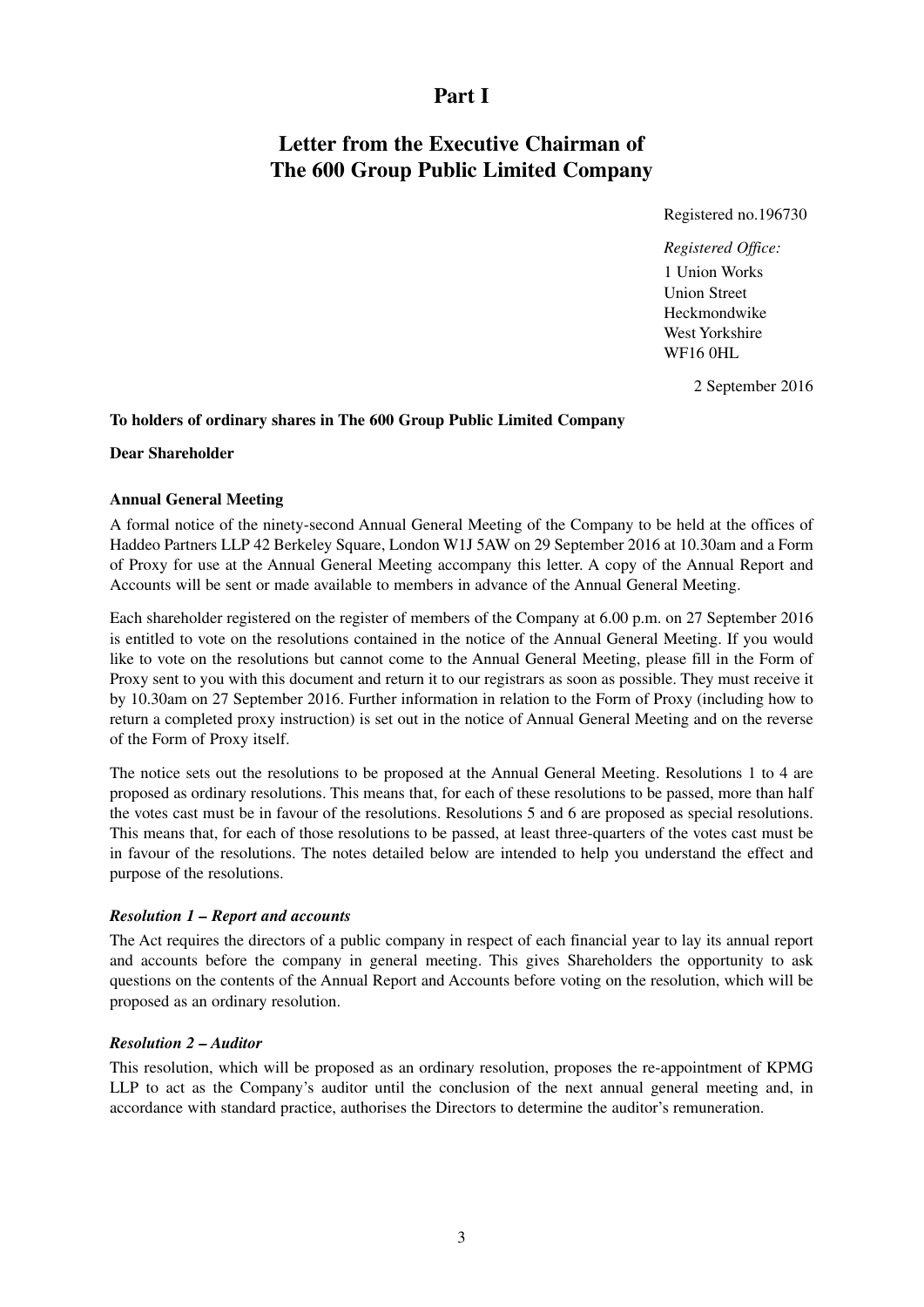#### *Resolution 3 – Authority to allot shares*

The Act provides that the Directors may not allot Ordinary Shares (or grant certain rights over Ordinary Shares) unless authorised to do so by the Company in general meeting or by its Articles (other than pursuant to an employee share scheme). The Directors' existing authority to allot Ordinary Shares, which was granted at the annual general meeting held on 17 September 2015 will expire at the end of the Annual General Meeting. This resolution, which is proposed as an ordinary resolution, proposes that the Directors are given authority to allot Ordinary Shares and other relevant securities up to an aggregate nominal amount of one half of the issued Ordinary Share capital of the Company as at the close of business on 26 August 2016 (being the latest practicable date prior to publication of this document) without obtaining further consent of its shareholders.

The authority shall expire at the close of the 2017 Annual General Meeting or, if sooner, on 29 December 2017 and will replace the authority granted to the Directors at last year's Annual General Meeting.

#### *Resolution 4 – Political donations*

Part 14 of the Act prohibits the Group from making political donations or from incurring political expenditure in respect of a political party or other political organisation or an independent election candidate unless authorised by Shareholders. Aggregate donations made by the Group of £5,000 or less during any 12 month period will not be caught by the relevant restrictions.

Neither the Company nor any of its subsidiaries have any intention of making any political donations or incurring any political expenditure. However, the penalties for breaching the legislation, even if inadvertent, are severe and the Act defines "political party", "political organisation", "political donation" and "political expenditure" widely. For example, bodies, such as those concerned with policy review and law reform or with the representation of the business community or sections of it, which the Company and/or its subsidiaries may see benefit in supporting, may be included in these definitions.

Accordingly, the Company wishes to ensure that neither it nor its subsidiaries inadvertently commits any breaches of the Act through the undertaking of routine activities, which would not normally be considered to result in the making of political donations and political expenditure being incurred.

This resolution, which is proposed as an ordinary resolution, does not authorise any specific donations or expenditure. As required by the Act, the Company will make disclosure in its next annual report of any political donations made, or political expenditure incurred, by it or any of its subsidiaries which (whether individually or in aggregate) exceeds £2,000. The authority conferred by this resolution will expire at the end of next year's Annual General Meeting or, if sooner, on 29 December 2017.

#### *Resolution 5 – Authority to purchase own shares*

This resolution (which will be proposed as a special resolution) is to grant the Company authority to make market purchases of its own shares. The authority should not be taken to imply that shares will necessarily be purchased. The authority will expire at the close of the 2017 Annual General Meeting or, if sooner, on 29 December 2017.

The resolution specifies the maximum number of shares which may be purchased (representing approximately 10% of the Company's issued Ordinary Share capital as at 26 August 2016 (being the latest practicable date prior to publication of this document)) and the maximum and minimum prices at which they may be bought, reflecting the requirements of the Act. The purchases will only be made on AIM. The Directors have not yet decided whether such shares, if repurchased, would be cancelled or taken into treasury, and a decision would be taken in the light of prevailing circumstances at the time the relevant repurchase is made. The Board will only exercise the power to make purchases of shares after consideration of the effects on earnings per share and the benefits for Shareholders generally.

#### *Resolution 6 – Disapplication of pre-emption rights*

The Act gives holders of Ordinary Shares, with limited but important exceptions, certain rights of preemption if the Directors wish to allot any equity securities for cash, or grant rights over any equity securities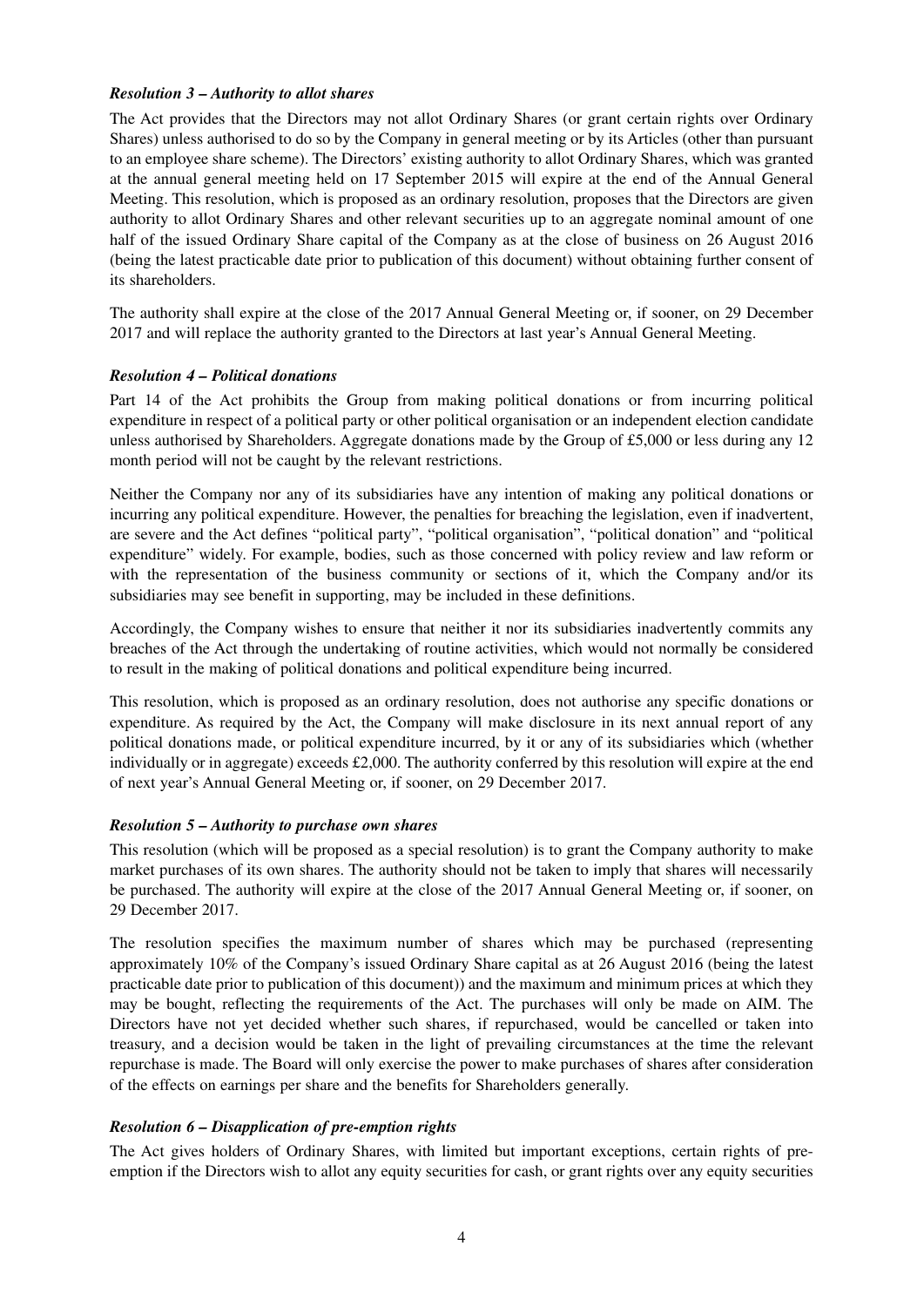for cash or sell treasury shares for cash. The Directors believe that it is in the best interests of the Company that, as in previous years, the Board should have limited authority to allot some shares for cash without first having to offer such shares to existing Shareholders.

The Directors' current authority expires at the close of the Annual General Meeting and, accordingly, this resolution, which will be proposed as a special resolution, seeks to renew this authority on similar terms for a further period, expiring at the close of the 2017 annual general meeting or, if sooner, on 29 December 2017. The authority, if granted, gives the Directors power to allot shares without the application of these statutory pre-emption rights: first, in relation to offers of equity securities by way of rights issue, open offer or similar arrangements; and second, in relation to the allotment of equity securities for cash up to a maximum aggregate nominal amount of £104,357 (representing approximately 10% of the nominal value of the issued Ordinary Share capital of the Company as at 26 August 2016 (being the latest practicable date prior to publication of this document)).

#### **Recommendation**

Your Directors unanimously believe the proposals in relation to the resolutions to be proposed at the Annual General Meeting are in the best interests of the Company and its Shareholders as a whole and recommend Shareholders to vote in favour of the resolutions, as they intend to do in respect of their own beneficial shareholdings.

#### **Action to be taken**

All Shareholders are entitled to attend and vote on all resolutions at the Annual General Meeting. A Form of Proxy for use at the Annual General Meeting is enclosed. Whether or not you intend to be present at the meeting, you are requested to complete and return the Form of Proxy in accordance with the instructions printed thereon as soon as possible and in any event so that it is received by the Company's registrar, Capita Asset Services, PXS, 34 Beckenham Road, Beckenham, Kent, BR3 4TU no later than 10.30am on 27 September 2016. Completion and return of the Form of Proxy will not prevent you from attending the Annual General Meeting and voting in person should you wish.

#### **Adoption of Financial Reporting Standard ("FRS") 101**

Following the publication of FRS 101 "Application of Financial Reporting Requirements" by the Financial Reporting Council, The 600 Group plc is required to change its accounting framework for its entity financial statements and those of its subsidiaries.

Subsidiary companies have adopted FRS 101 "Reduced Disclosure Framework" already and it is intended for the period ending 1 April 2017 that the parent entity also adopts this reduced disclosure framework which is based on International Financial Reporting Standards (IFRS's) as adopted by the European Union.

The Group consolidated financial statements are unaffected by this change and will continue to be prepared in accordance with IFRS's.

The decision to adopt FRS 101 does not require shareholder approval. Objection to its adoption, however, may be served by a shareholder or shareholders holding in aggregate 5% or more of the total allotted shares of the Group, in writing to Neil Carrick, the Company Secretary at the registered office at 1 Union Works, Union Street, Heckmondwike, West Yorkshire, WF16 0HL.

Yours faithfully

**Paul Dupee** *Executive Chairman*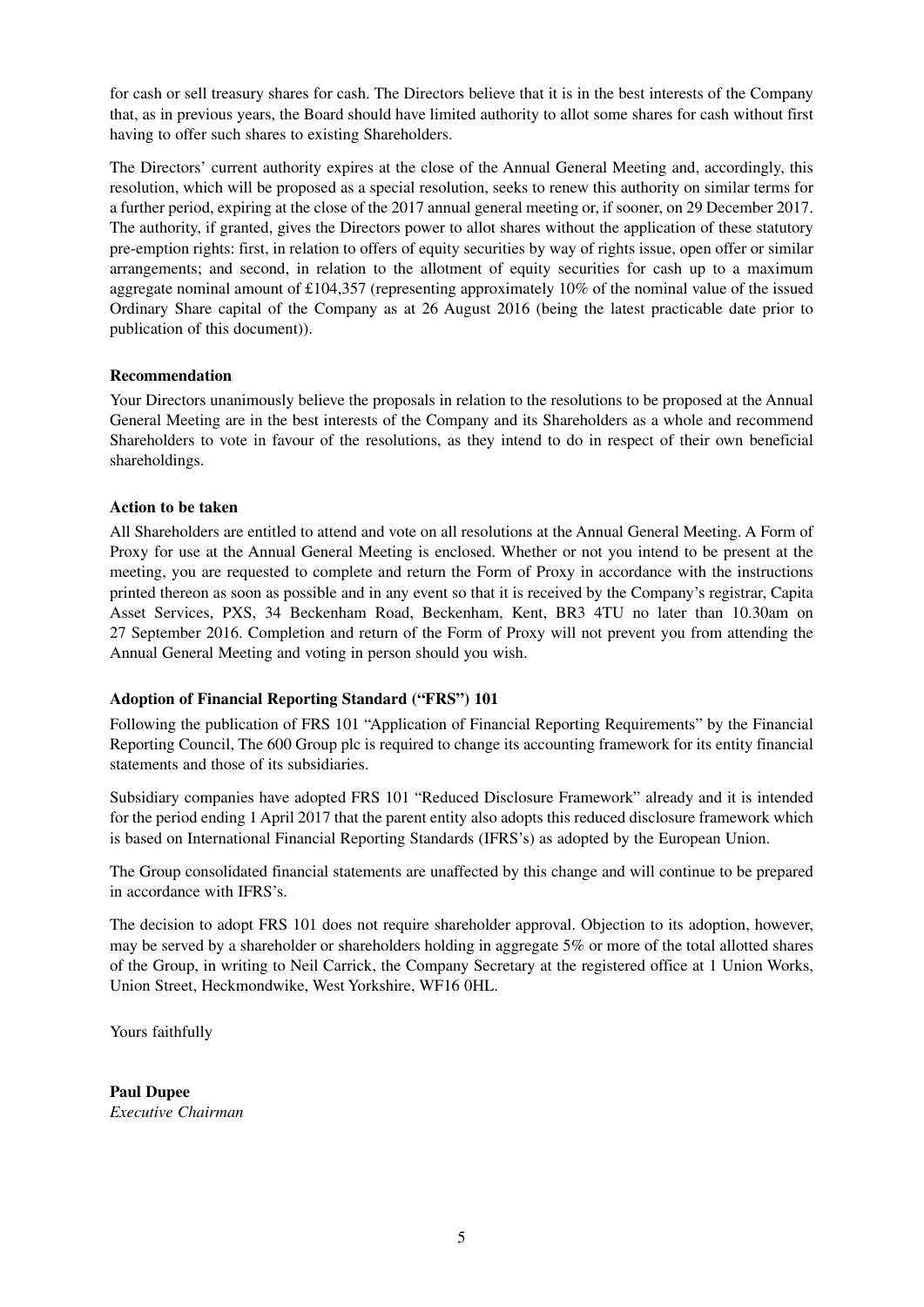### **Part II**

### **Notice of Annual General Meeting**

Notice is hereby given that the ninety-second Annual General Meeting of The 600 Group Public Limited Company (the "**Company**") will be held at the offices of Haddeo Partners LLP, 42 Berkeley Square, London W1J 5AW on 29 September 2016 at 10.30 am. The business to be brought before the Annual General Meeting will be to ask Shareholders to vote on the resolutions set out below, which, in the case of resolutions 1 to 4 are to be proposed as ordinary resolutions and, in the case of resolutions 5 and 6 are to be proposed as special resolutions:

- 1. To receive the Annual Report and Accounts for the period ended 2 April 2016.
- 2. To re-appoint KPMG LLP as auditor of the Company to hold office from the conclusion of the Annual General Meeting until the conclusion of the next meeting at which accounts are laid before the Company and to authorise the Directors to fix their remuneration.
- 3. That, in substitution for all subsisting authorities granted at the Company's last Annual General Meeting, the Directors be generally and unconditionally authorised, pursuant to and in accordance with section 551 of the Companies Act 2006, to exercise all powers of the Company to allot shares in the Company or grant rights to subscribe for, or convert any security into, shares in the Company up to an aggregate nominal amount of one half of the issued ordinary share capital of the Company as at the close of business on 26 August 2016 for a period expiring (unless previously revoked, varied or renewed) at the conclusion of the Annual General Meeting of the Company to be held in 2017 or, if sooner, on 29 December 2017, save that the Company may, before this authority expires, make any offer, agreement or arrangement which would or might require shares to be allotted or rights to be granted after such expiry and the Directors may allot shares or grant rights pursuant to such offer, agreement or arrangement as if this authority had not expired.
- 4. That, in accordance with the section 366 of the Companies Act 2006 (the "Act"), the Company and all its subsidiaries at any time during the time that this resolution has effect be and are hereby authorised to:-
	- (a) make political donations to political parties or independent election candidates not exceeding £20,000 in total;
	- (b) make political donations to political organisations other than political parties not exceeding £20,000 in total; and
	- (c) incur political expenditure not exceeding £20,000 in total,

provided that the aggregate amount of any such donations and expenditure shall not exceed £20,000 during the period beginning with the passing of this resolution and ending on the date of the Annual General Meeting of the Company to be held in 2017.

For the purposes of this resolution the terms "political donation", "independent election candidates", "political organisations" and "political expenditure" have the meanings set out in sections 363 to 365 of the Act.

- 5. That the Company be and is hereby generally and unconditionally authorised for the purposes of section 701 of the Act to make one or more market purchases (within the meaning of section 693(4) of the Act) of ordinary shares of 1p each in the capital of the Company on such terms and in such manner as the Directors shall determine provided that:
	- (a) the maximum aggregate number of ordinary shares authorised to be purchased is 10,435,795 (representing 10% of the Company's issued ordinary share capital as at the close of business on 26 August 2016);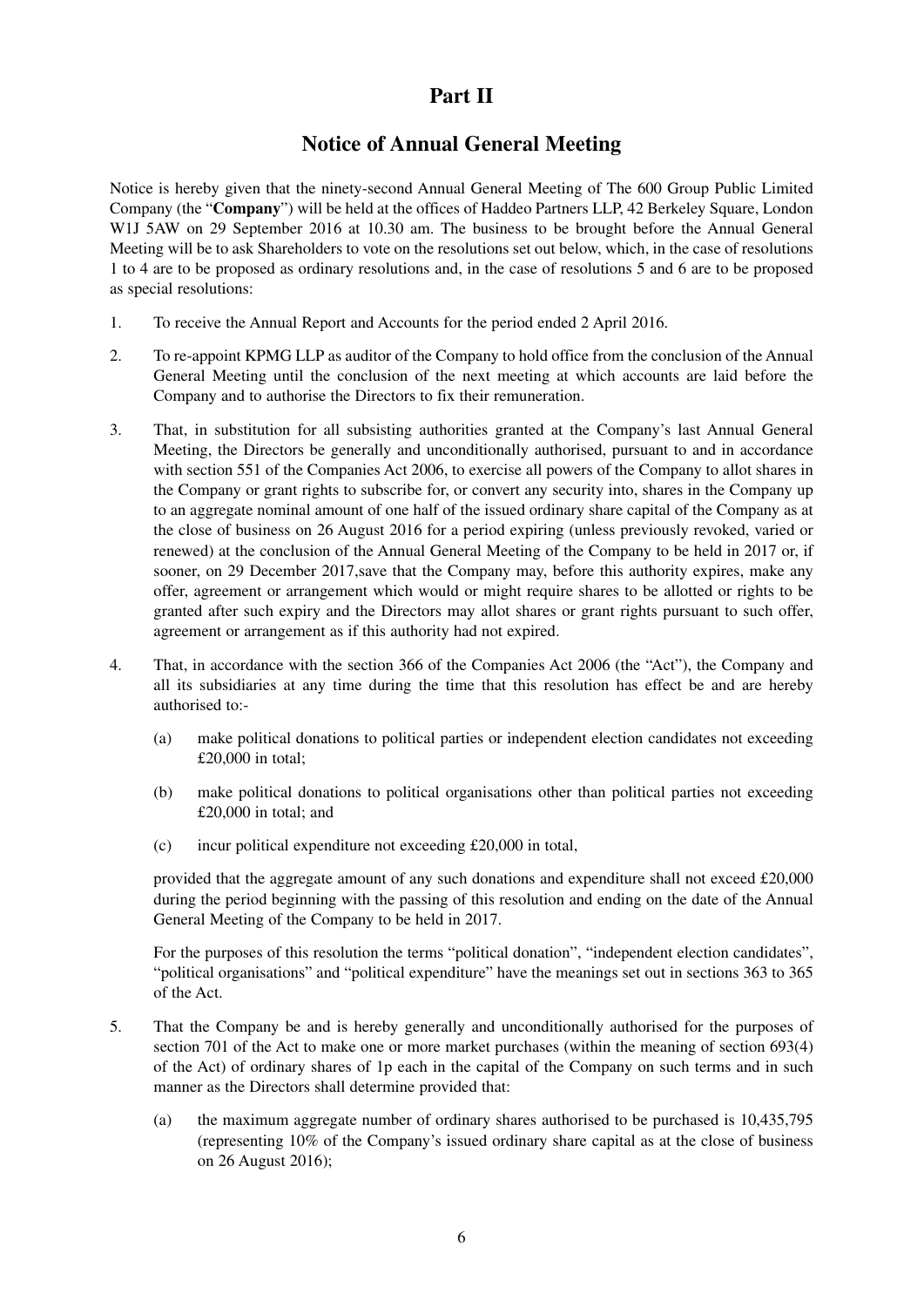- (b) the minimum price which may be paid for each such share is 1p per share (exclusive of expenses);
- (c) the maximum price which may be paid for an ordinary share shall not be more than  $5\%$  above the average of the middle market quotations for an ordinary share as derived from AIM for the five business days immediately preceding the date on which the ordinary share is purchased;
- (d) unless previously renewed, varied or revoked, this authority shall expire at the conclusion of the Company's next annual general meeting or, if sooner, on 29 December 2017; and
- (e) the Company may make a contract or contracts to purchase ordinary shares under the authority conferred prior to the expiry of such authority which will or may be executed wholly or partly after the expiry of such authority and may make a purchase of ordinary shares in pursuance of any such contract or contracts.
- 6. That, subject to the passing of resolution 3, the Directors be and are hereby empowered pursuant to sections 570 and 573 of the Act to allot equity securities (within the meaning of section 560 of the Act) for cash pursuant to the authority conferred by resolution 3 as if section 561(1) of the Act did not apply to the allotment, provided that this power shall be limited to the allotment of equity securities:
	- (a) in connection with an offer of such securities (including without limitation by way of a rights issue, open offer or similar arrangement) to holders of ordinary shares in proportion (as nearly as may be practicable) to their respective holdings of such shares, but subject to such exclusions, limits, restrictions or other arrangements as the Directors may deem necessary or expedient in relation to fractional entitlements, treasury shares, record dates or any legal, regulatory or practical problems under the laws of any territory, or the requirements of any regulatory body or stock exchange; and
	- (b) otherwise than pursuant to sub-paragraph (a) above up to an aggregate nominal amount of £104,357 (representing approximately 10% of the Company's issued ordinary share capital as at the close of business on 26 August 2016 (being the last practicable date prior to the publication of this document)),

and shall expire (unless previously revoked, varied or renewed) at the conclusion of the next Annual General Meeting of the Company or, if sooner, on 29 December 2017, save that the Company may, before such expiry, make an offer or agreement which would or might require equity securities to be allotted after such expiry and the Directors may allot equity securities in pursuance of any such offer or agreement notwithstanding that the power conferred by this resolution has expired.

Provided that the above power shall apply in relation to a sale of shares which is an allotment of equity securities by virtue of section 560(3) of the Act as if in the first paragraph of this resolution the words "pursuant to the authority conferred by resolution 3" were omitted.

By Order of the Board

## **N R Carrick**

*Secretary*

2 September 2016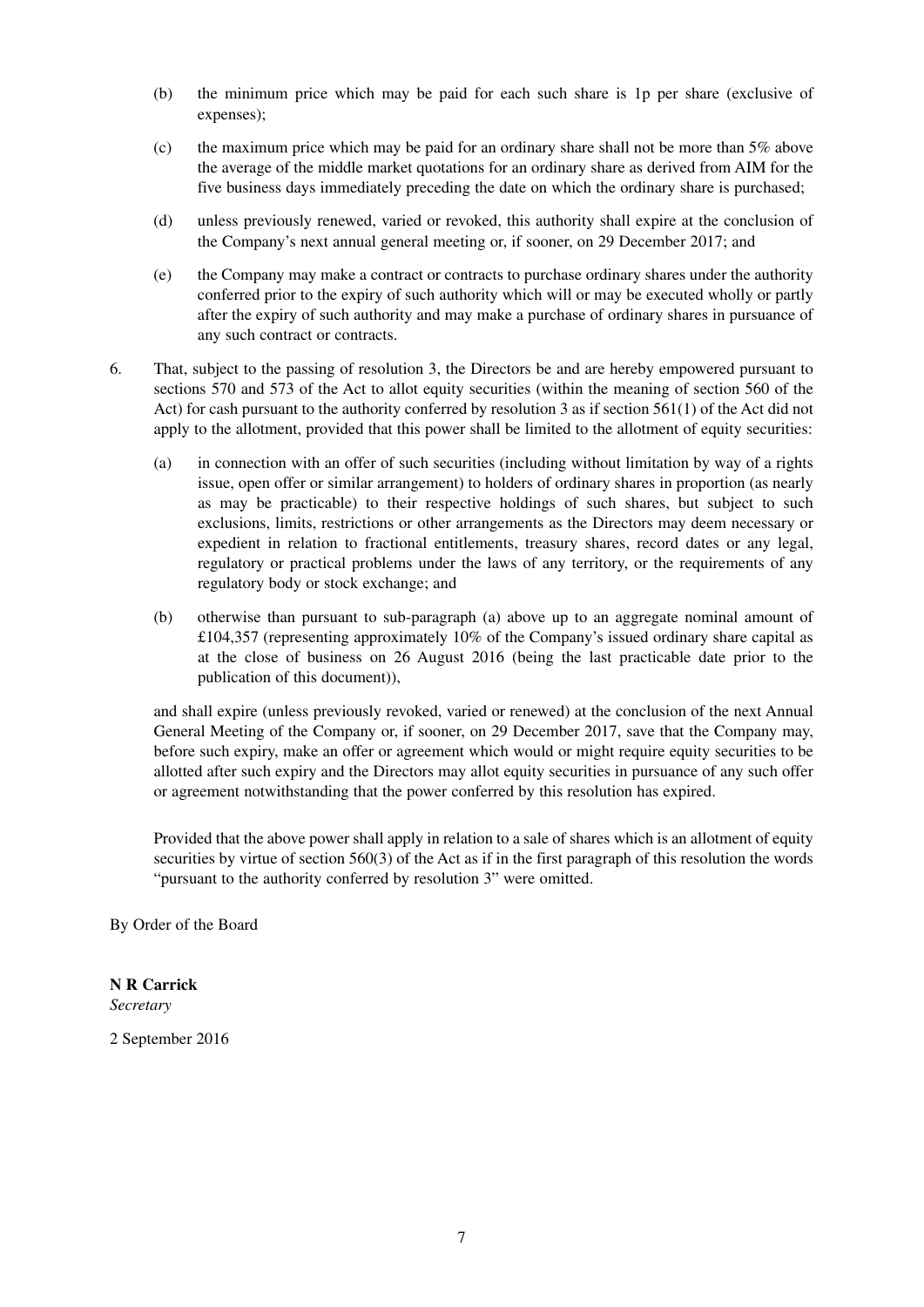#### **Notes**

A member entitled to attend and vote at the Annual General Meeting (the "Meeting") is entitled to appoint one or more proxies to attend, speak and vote instead of him. A member may appoint more than one proxy in relation to the Meeting, provided that each proxy is appointed to exercise the rights attached to a different share or shares held by that member. A proxy need not be a member of the Company. A form of proxy is enclosed with this notice. Instructions for use are printed on the Form of Proxy. If you require additional Forms of Proxy in order to appoint more than one proxy, please contact Capita Asset Services on 0871 664 0300\*. In order to be valid, Forms of Proxy and any power of attorney or other authority under which such Form of Proxy is completed and signed, or a notarially certified or office copy of such power of authority must be deposited (during normal business hours only) with the Company's registrar, Capita Asset Services, at the address on the reverse of the Form of Proxy, no later than 10.30am on 27 September 2016 or not less than 48 hours before the time of any adjournment of the Meeting, together with any authority under which it is completed and signed. Any alterations to the Form of Proxy should be initialled.

The return by a holder of the relevant duly completed Form of Proxy will not preclude any such holder from attending in person and voting at the Meeting in person if the member is subsequently able to attend. If a member has appointed a proxy and attends the Meeting in person, the proxy appointment will automatically be terminated.

To change your proxy instructions simply submit a new proxy appointment using the methods described in these notes. Any amended proxy appointment must be received no later than 10.30am on 27 September 2016. If you have appointed a proxy using the hard copy Form of Proxy and would like to change the instructions using another hard copy proxy form, please contact Capita Asset Services on 0871 664 0300\* and ask for another proxy form. If you submit more than one valid proxy appointment, the appointment received last before the latest time for the receipt of proxies will take precedence. If the Company is unable to determine which appointment was last validly received, none of them shall be treated as valid in respect of that share.

In order to revoke a proxy instruction you will need to inform the Company by sending notice in writing clearly stating your intention to revoke your proxy appointment to the addresses referred to above (accompanied by the power of attorney or other authority (if any) under which the revocation notice is signed or a notarially certified copy of such power or authority). The revocation notice must be received no later than 10.30am on 27 September 2016.

In the case of a member which is a company, the revocation notice must be executed under its common seal or signed on its behalf by an officer of the company or an attorney for the company.

If you attempt to revoke your proxy appointment but the revocation is received after the time specified above then your proxy appointment will remain valid.

In the case of joint holders of a share the vote of the senior who tenders a vote, whether in person or by proxy, shall be accepted to the exclusion of the votes of the other joint holders. For this purpose seniority is determined by the order in which the names of the holders stand in the register of members in respect of the joint holding.

CREST members who wish to appoint a proxy or proxies through the CREST electronic proxy appointment service may do so for the Meeting and any adjournment thereof by using the procedures described in the CREST Manual available on the Euroclear website. CREST personal members or other CREST sponsored members, and those CREST members who have appointed a voting service provider(s) should refer to their CREST sponsor or voting service provider(s), who will be able to take the appropriate action on their behalf.

In order for a proxy appointment, or instruction, made by means of CREST to be valid, the appropriate CREST message (a "CREST Proxy Instruction") must be properly authenticated in accordance with Euroclear UK & Ireland Limited's ("EUI") specifications and must contain the information required for such instructions, as described in the CREST Manual. The message regardless of whether it relates to the appointment of a proxy or to an amendment to the instruction given to a previously appointed proxy must, in order to be valid, be transmitted so as to be received by the issuer's agent (ID RA 10) by the latest time(s) for receipt of proxy appointments specified in the Notice of Meeting. For this purpose, the time of receipt will be taken to be the time (as determined by the timestamp applied to the message by the CREST Applications Host) from which the issuer's agent is able to retrieve the message by enquiry to CREST in the manner prescribed by CREST. The Company may treat as invalid a CREST Proxy Instruction in the circumstances set out in Regulation 35(5) of the Uncertificated Securities Regulations 2001. CREST members and where applicable, their CREST sponsors or voting service providers should note that EUI does not make available special procedures in CREST for any particular messages. Normal system timings and limitations will therefore apply in relation to the input of CREST Proxy instructions. It is therefore the responsibility of the CREST member concerned to take (or, if the CREST member is a CREST personal member or sponsored member or has appointed a voting service provider(s), to procure that his or her CREST sponsor or voting service provider(s) take(s)) such action as shall be necessary to ensure that a message is transmitted by means of the CREST system by any particular time. In this connection, CREST members and, where applicable, their CREST sponsors or voting service providers are referred, in particular, to those sections of the CREST Manual concerning practical limitations of the CREST system and timings.

Pursuant to Regulation 41 of the Uncertificated Securities Regulations 2001, the time by which a person must be entered on the register of members in order to have the right to attend and vote at the Meeting is 6.00pm on 27 September 2016 (being not more than 48 hours prior to the time fixed for the Meeting) or, if the Meeting is adjourned, such time (being not more than 48 hours prior to the time set for the adjourned Meeting) as shall be fixed by the Company. Such members may only cast votes in respect of shares held at such time. Changes to entries on the register of members after that time will be disregarded in determining the right of any person to attend or vote at the Meeting.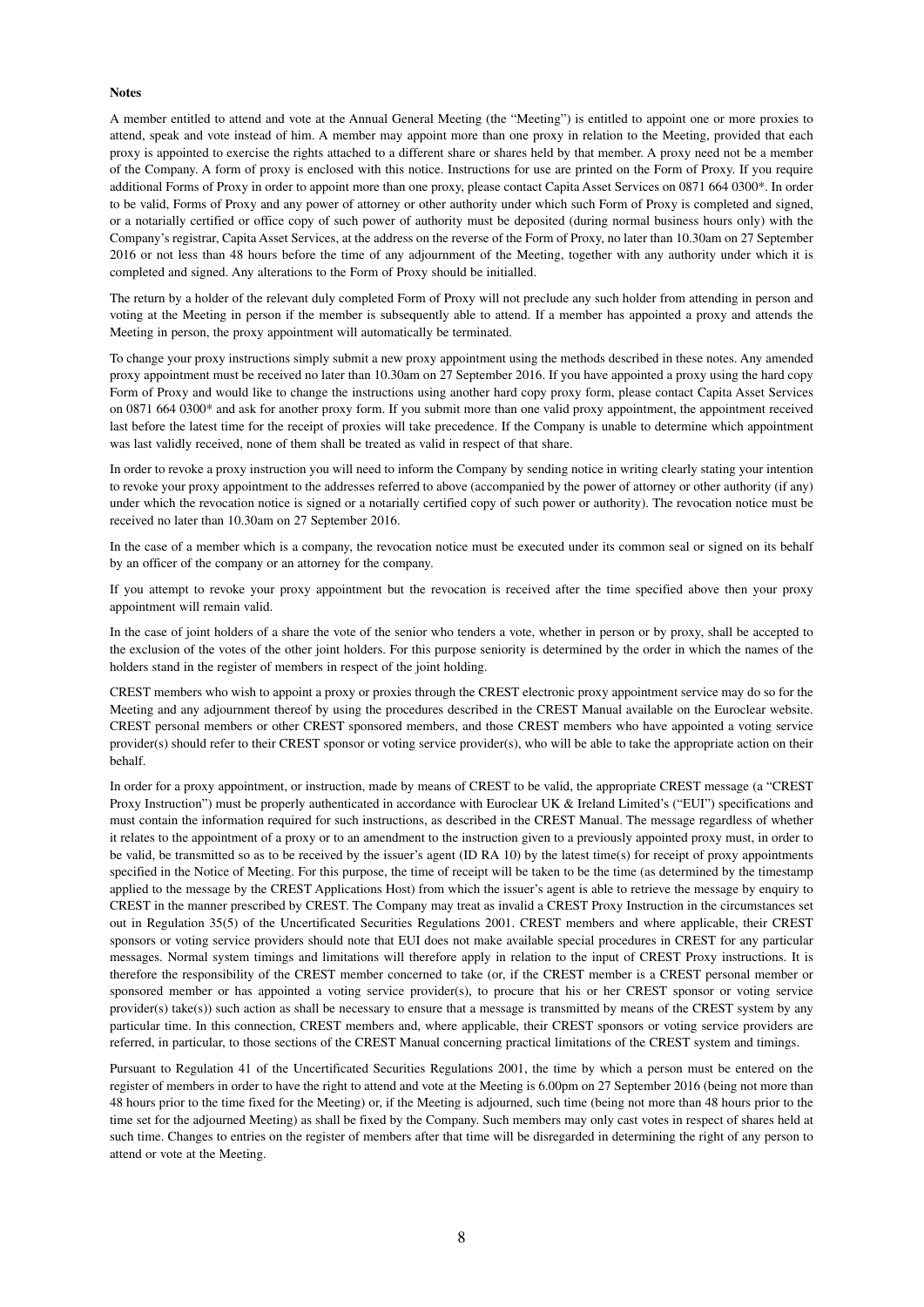In the case of a shareholder which is a company, the Form of Proxy must be executed under its common seal or signed on its behalf by an officer of the company or an attorney for the company. Any corporation which is a member of the Company can appoint one or more corporate representatives who may exercise on its behalf all of its powers as a member provided that, where more than one such representative is duly appointed, they do not do so in relation to the same shares. Arrangements will be put in place at the Meeting in order to facilitate voting by representatives of members which are corporations on a poll (if required) in accordance with the procedures set out in the Institute of Chartered Secretaries and Administrators' January 2008 guidance note on "Proxies & Corporate Representatives at General Meetings".

The terms of appointment of the executive and non-executive directors of the Company and the register of directors' interests in the share capital of the Company will be available for inspection by shareholders at the Company's registered office at 1 Union Works, Union Street, Heckmondwike, West Yorkshire, WF16 0HL during normal business hours on weekdays (Saturdays and public holidays excepted) from the date of this notice until the conclusion of the Meeting and at the place of the Meeting for at least 15 minutes prior to and until the end of the Meeting.

As at close of business on 26 August 2016 the Company's issued ordinary share capital consisted of 104,357,957 ordinary shares of 1p each (carrying one vote each). Therefore, the total number of voting rights in the Company as at that date was 104,357,957. As at 26 August 2016, the Company held no ordinary shares in treasury.

Any member attending the Meeting has the right to ask questions. The Company must cause to be answered any such question relating to the business being dealt with at the Meeting but no such answer need be given if (a) to do so would interfere unduly with the preparation for the Meeting or involve the disclosure of confidential information, (b) the answer has already been given on a website in the form of an answer to a question, or (c) it is undesirable in the interests of the company or the good order of the Meeting that the question be answered.

A copy of this notice, and other information required by s.311A Companies Act 2006, can be found on the Company's website at www.600group.com

Members who have general enquiries about the Meeting should use the following means of communication. No other means of communication will be accepted. You may:

• call Capita Asset Services on 0871 664 0300.\*

\*Calls cost 12p per minute plus your phone company's access charge. If you are outside the United Kingdom please call +44 371 664 0300. Calls outside the United Kingdom will be charged at the applicable international rate. We are open between 9.00am and 5.30pm Monday to Friday excluding public holidays in England and Wales.

*You may not use any electronic address provided in this notice of Annual General Meeting or any related documents (including the Form of Proxy) for communicating with the Company for any purposes other than those expressly stated.*